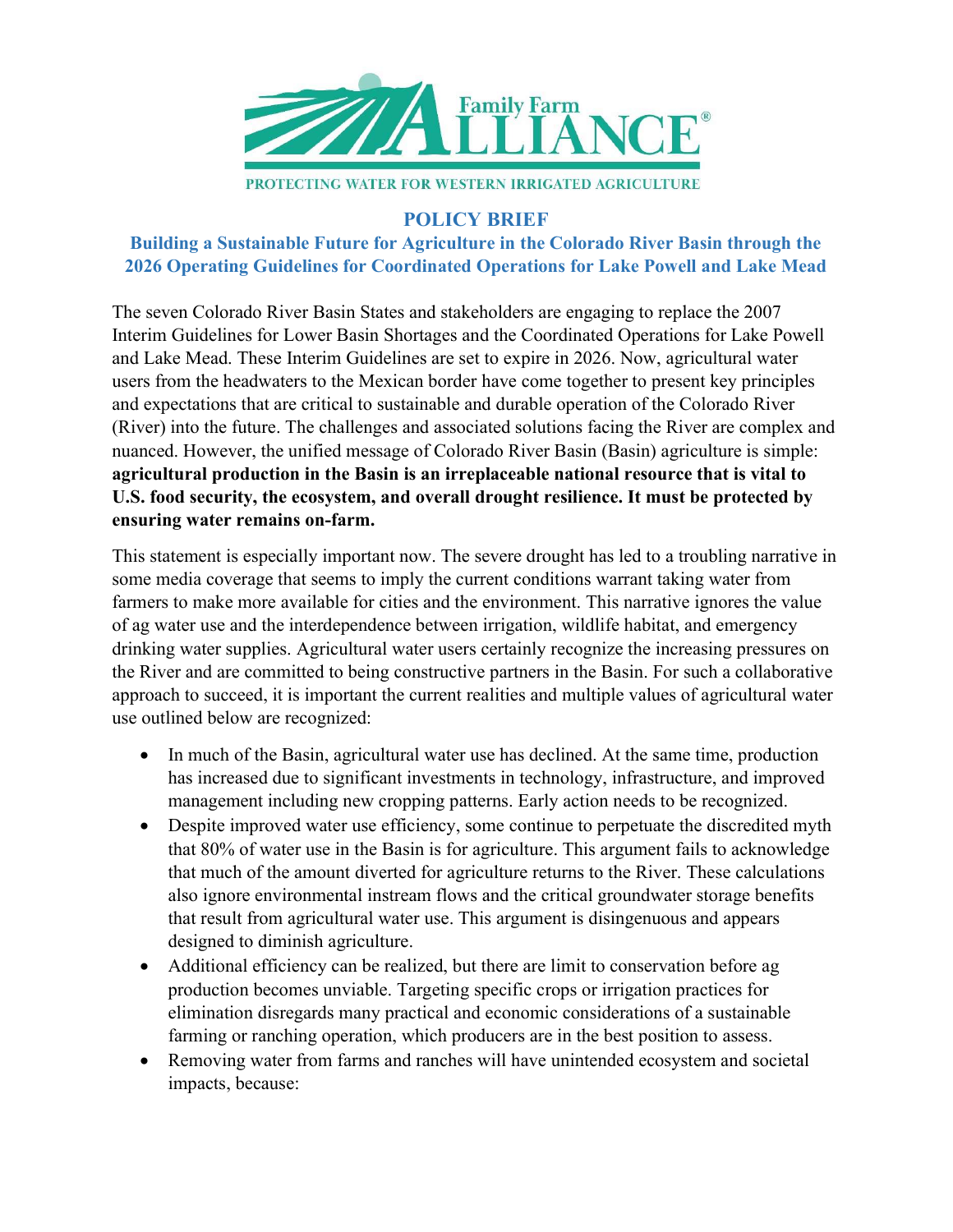- $\circ$  Irrigation provides significant environmental benefits that are often overlooked, including providing key habitat for migratory birds, sustaining floodplain function, and recharging aquifers. As an example, Colorado State University researchers found that 92 percent of that Northern Colorado's artificial wetlands were connected to irrigation infrastructure.
- o Agricultural lands, enabled by River water, provide open space, riparian habitat and wildlife corridors, and serve as important buffers between public wildlands and expanding urban and suburban areas.
- o Irrigated agriculture provides a strong foundation for many rural communities in the Western U.S. and is vital to the economic, social and environmental health of those communities.
- Treating irrigated agriculture as a reservoir of water for municipal growth is not sustainable in the long run. Doing so will gradually remove flexibility in the system by reallocating ag water that can be temporarily utilized for emergency drinking water supplies during extreme drought and "hardening" it for permanent municipal use.
- Regardless of declines in per household water use, urban and suburban growth increases pressure on existing water supplies. Continued growth must be conditioned on cities developing new supplies to accommodate that growth.
- Maintaining food independence for this the Nation is more than just providing a healthy, abundant, and transparent food supply  $-$  it is also a matter of national security

Key components of a long-term solution for the River that should be incorporated in post-2026 guidelines are outlined below.

- To ensure balanced solutions are achieved, agricultural producers throughout the Basin must have a place at the table. The full value of irrigation must be accurately and fairly considered.
- An important initial action should include identifying and addressing all data gaps and best available science – whether hydrological, operational, economic, or legal. This will create a common and agreed-upon data set that can be used by negotiators to make the difficult decisions.
- Decisions regarding allocation and use of water resources must be based in existing state and interstate water law and recognize the realities of hydrologic cycles in the Basin. A commitment to work within the framework of existing appropriative systems, rather than pursuing a new system that circumvents current water rights allocation and administration, provides the only certainty required to make responsible, long-term water management decisions.
- Existing supplies from the River need to be augmented in a strategic way, and new water supply should be considered to meet growing urban demands in place of targeting reallocation of low-cost sources including transfer of agricultural water. The coalition believes, at a minimum, development of new water supply must include:
	- o Recycling and desalination;
	- o Local storage, including groundwater storage produced by strategic irrigation practices, and;
	- o Importation from adjacent basins.